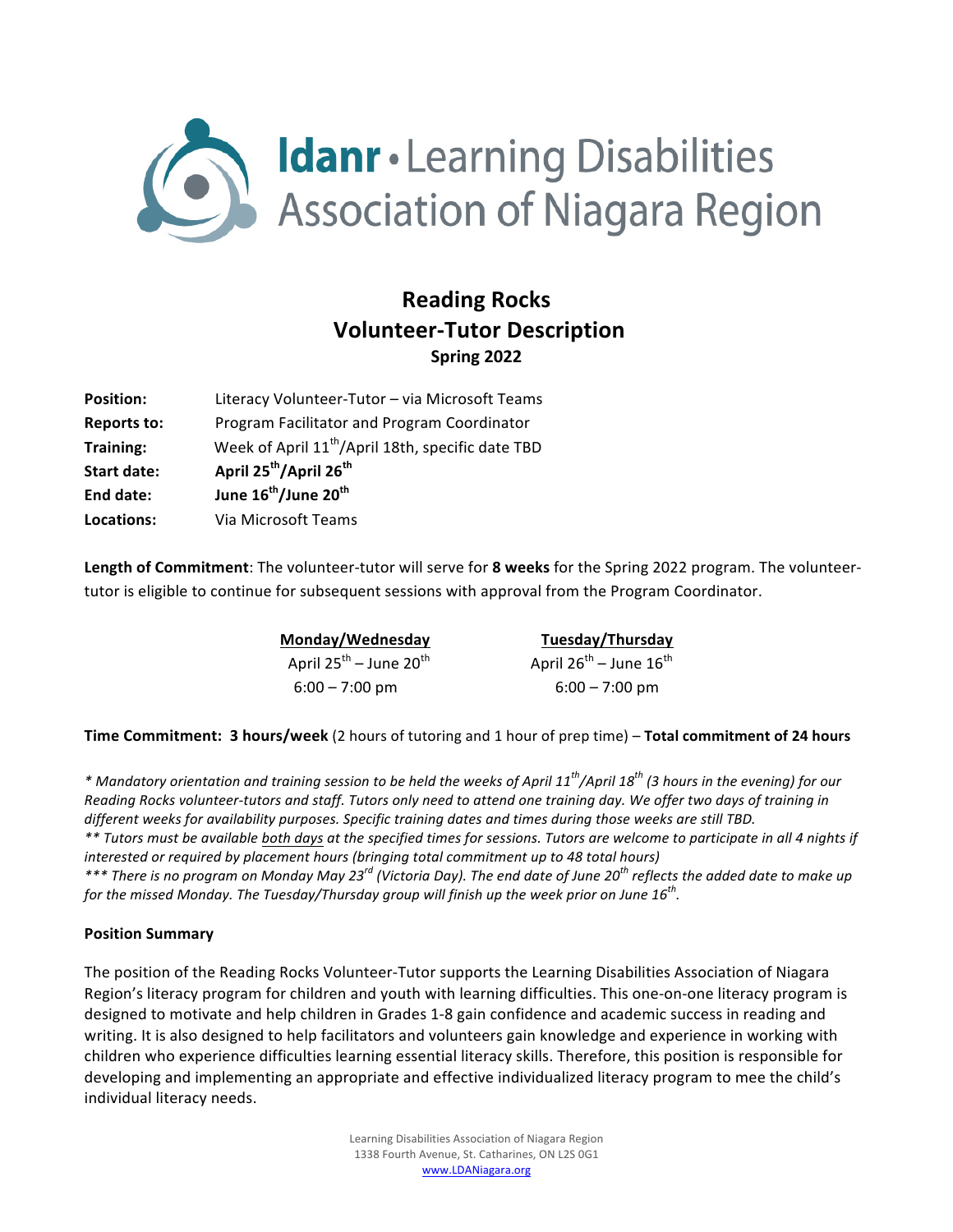## **Responsibilities**

The Reading Rocks Volunteer-Tutors will develop and implement appropriate and effective individualized literacy programming to meet the unique literacy needs of each student, including the following tasks:

- Engaging, creative, and hands-on activities and games in the areas of literacy: phonics, sight words, fluency, reading/listening comprehension, spelling, grammar, sentence structure, and more to provide assistance to their assigned student struggling with literacy skills;
- A unique workstation (decorated tri-fold board) where the child's successes are emphasized through graphing and posting mastered literacy concepts;
- An informal literacy assessment on the first day of program (pre-assessment) as well as on the last day of program (post-assessment);
- Provides a positive learning environment to invoke self-motivation for the child as they develop phonological awareness and processing skills;
- Educates the child on how their unique learning needs affect how they understand and use information and how this ultimately affects their ability to learn as well as ways they can use their unique learning style as a strength;
- Provides regular positive feedback on the student's progress to instill self-motivation and selfconfidence in their academic development;
- Fills out session reports after the tutoring sessions to track the children's progress;
- Communicates with the child's caregivers on a regular basis to keep them information of child's progress;
- Assists the Program Facilitator if need be.

## **Mandatory Activities**

- Attend meetings as necessary
- Attend training sessions
- Must track progress and set goals with the program participant
- Must complete session reports and timesheets

## **Qualifications and Skills Required**

Eligible candidates for the Reading Rocks Volunteer-Tutor position include individuals who are 16 years of age or older. Volunteers who are 18+ years of age must have passed a police vulnerable sector clearance (PVSC). Additional requirements and assets include:

- **Police Vulnerable Sectors Clearance** valid within two years (\*mandatory if 18+);
- Completed the Accessibility of Ontarians with Disabilities Act (AODA) Training Module Click here for link to access (\*required);
- Previous experience working with individuals with learning disabilities and/or children (asset);
- A working device, microphone and camera with reliable Internet access;
- And previous experience with Microsoft Teams (asset).